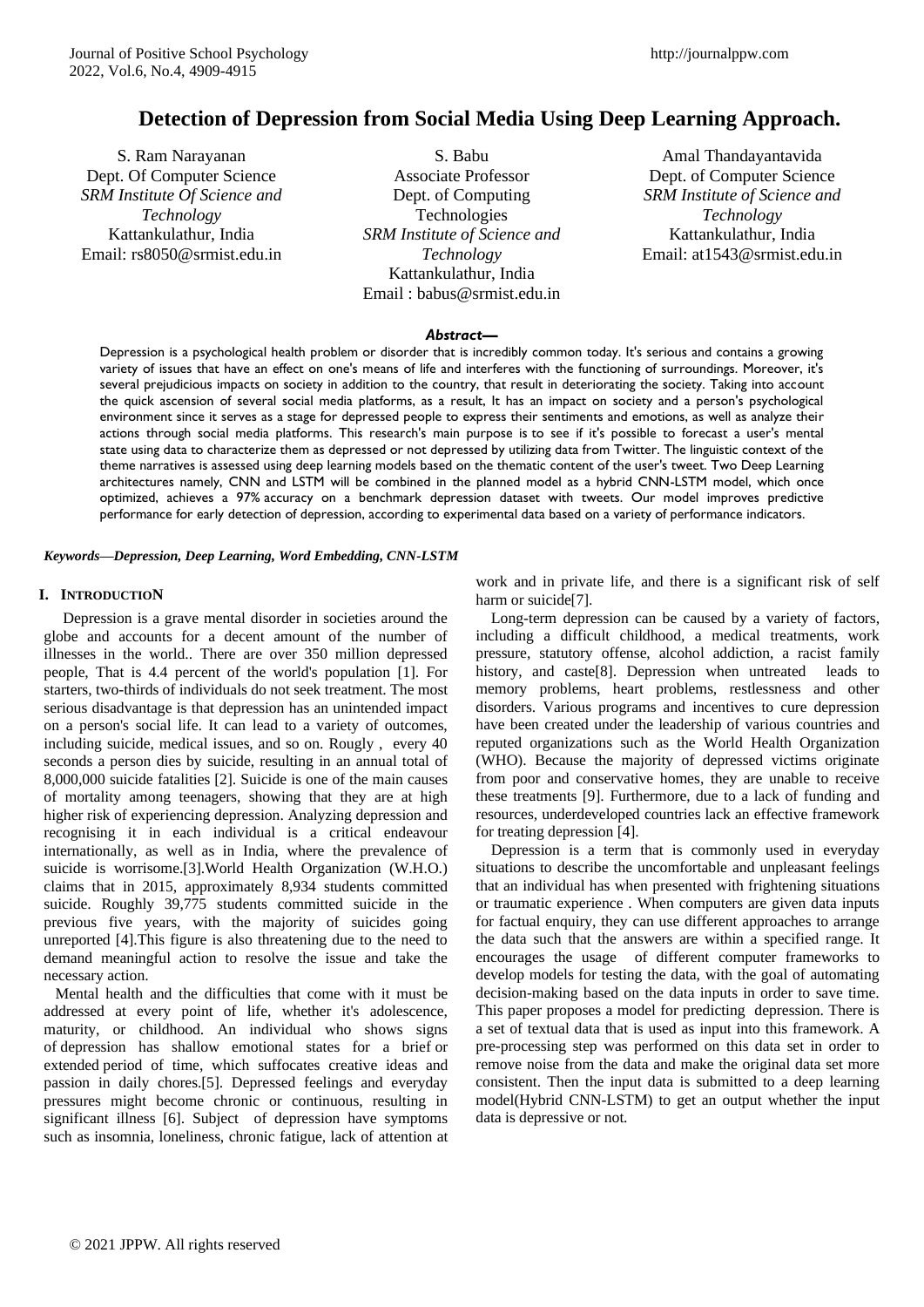

Fig.1 Architecture Diagram

### **II. RELATED WORKS**

 Detection of depression is a form of sentiment analysis. Some works have been done on this topic. Some of them are discussed below.

For the gathering and subsequent categorization of knowledge from journal posts, much research has been conducted using machine learning techniques such as the RFT, SVM, and CNN. Topic modelling,BOW, and TF– IDF were among the methods employed to encrypt the text.

 De Choudhury et al. [15], researchers proposed a way for Predicting Depression via Social Media. For this work, they collect a hundred individuals' twitter status of last year, who were being diagnosed with depressive disorder. They conjointly collect 476 twitter users' tweets for training information purposes. By observing depressed individuals, researchers can learn about their social involvement, mood, language and language patterns, and psyche network. afterward, they build a classifier (SVM) as well as those features for predicting the probability of being depressed. With their recognized options their classifier gave 70% accuracy.

 Hiraga et al. [11] used a variety of commonly Used Machine learning techniques to classify mental diseases from Japanese blogs, including multinomial Logistic Regression, NB, and Linear SVMs.

 Fatima et al. [12] employed several machine learning algorithms to predict depression using social media data, including SVM, Multilayer Perceptual Neural Network, and LR. Based on linguistics, features were retrieved from multiple social media platforms and categorized as postpartum depression, depression, and general.

 Du et al. [10] took real-time Twitter data and used psychiatric stressors to tag messages that had been classified as depressive. CNN beat SVM and ET, among others, in recognizing tweets connected to depression, with a precision of 78.

 Kabir et al.[13] suggested a machine learning-based depression categorization based on Facebook data. Conventional ml algorithms were employed to conduct the analysis, which took into consideration several psycholinguistic properties. Once contrasted to those other ML approaches, Decision Tree produced better results and accuracy and precision of accuracy fell very greatly.

 Jameel et al. [14] proposed a method for identifying unique depressed users based on tweets and user activity in the user 's internet activity. A benchmark dataset was used to test the hybrid model, which included CNN and Bi-GRU techniques. Extracted language settings that map user activity. When CNN and BiGRU hybrids was contrasted to state-of-the-art approaches, it was discovered that scoring performance was significantly enhanced.

 Uddin et al.[16] used long memory (LSTM) and deep recurrent network to search and focused web information in Bengali and evaluated depression. The effects of hyperparameters on efficiency are illustrated. It has been shown that repetitive data analysis improves the accuracy of identifying depression in a sorted dataset. Furthermore, using forecasted models, a person's depression is discovered through this investigation, allowing for the mitigation of negative behaviour.

 For the Twitter dataset, Muniyal et al.[17] used Sentimental Analysis. The Kaggle dataset was used as input for dl, and deep networks were suggested using LSTM. Later, in the classification section, CNNs were proposed for improved performance.

 The hazard and key to stressing the algorithm for improved performance is, however, the limitation of every article. As a result, we combined data preprocessing and deep learning techniques in our framework for the early diagnosis of depression from user tweets to overcome the limitations of previous work. To assess model efficiency, we used performance analysis metrics.

### **III. PROPOSED METHODOLOGY**

 People all over the world are dealing with a variety of issues. For many, it manifests as depression. Because many countries are still in the process of developing, poverty is a leading cause of depression. Unfortunately, the youth of today suffers from depression as a result of their studies, employment challenges, or even domestic issues.

The majority of people nowadays utilise internet to express their emotions, difficulties, and grief. For researchers, these kind of sites are a great place to gather information about emotional roller coasters. As a result, word embedding is used to turn the obtained datasets into word2vec in this study. The word2vec is then passed through the CNN layer. It creates a sequential layer in the max-pooling layer to transmit into the LSTM layer.

Where it predicts the output (depressive or not) with the maximum accuracy.

### *A. Data Collection*

Dataset evaluation is critical for testing and evaluating the performance of any detection model. A standardized dataset is essential for producing effective and useful results. We included a Twitter posts dataset that is freely available on Kaggle and contains over 1.58 million tweets. There are both depressed and non-depressed tweets in the sample. For greater performance and efficiency, a large dataset would be good for deep learning.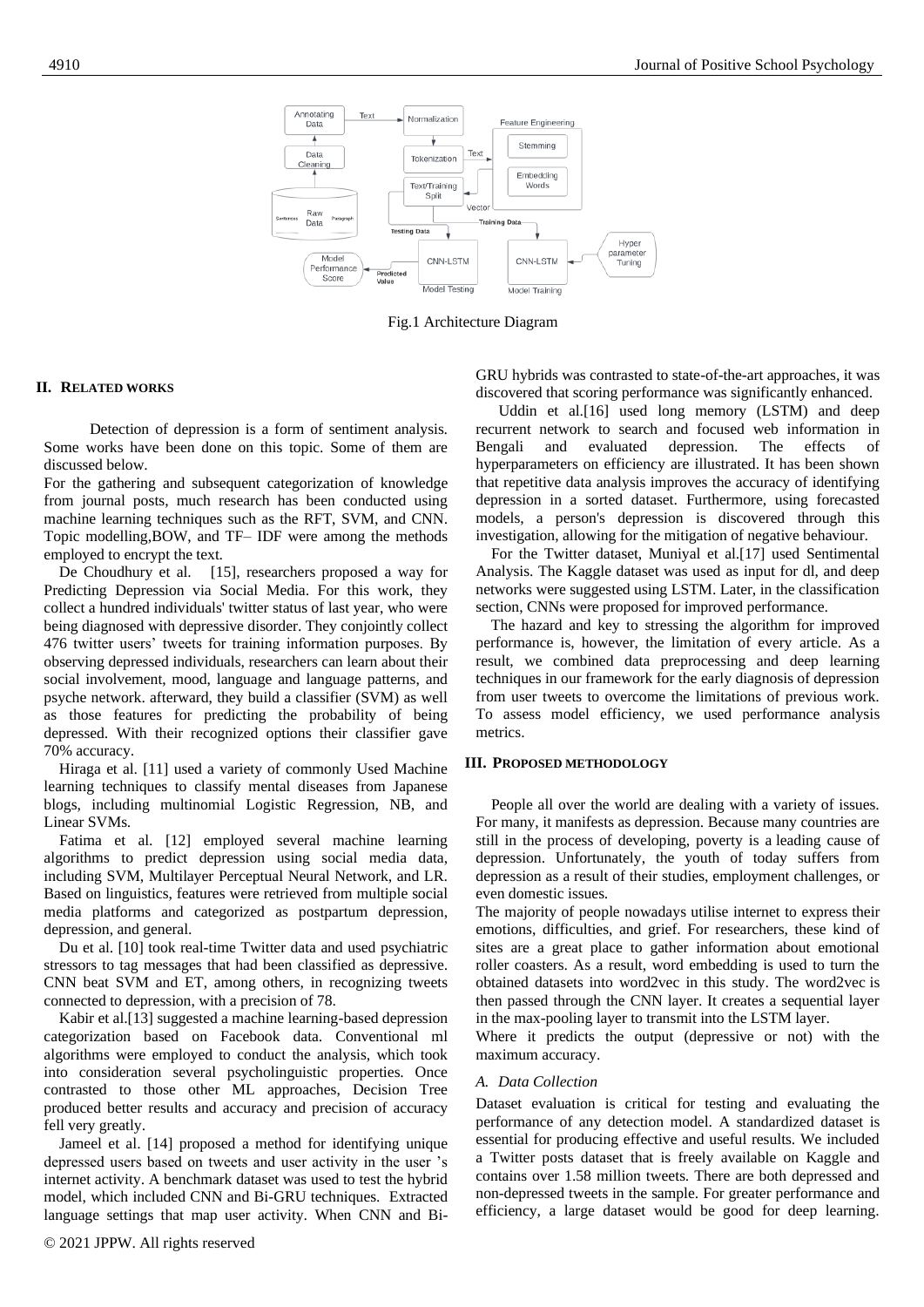Depressive tweets are labelled as '0,' while non-depressive tweets are labelled as '1.' There are both depressive and non-depressive

tweets in the collection. Table 1 shows a sample of the dataset.

| <b>Depressive Tweets</b>                                                                                                                                  | Non Depressive Tweets                                                                                         |
|-----------------------------------------------------------------------------------------------------------------------------------------------------------|---------------------------------------------------------------------------------------------------------------|
| been feeling this way for some years now<br>moms dealing with a lung disease and<br>depression is making me crazy #<br>#depression twitter.com/CwvIFKQdub | @IsaChandra Have a good friday night.<br>#Peace                                                               |
| Depression sucks. Suicidal thoughts too. I<br>understand these feelings so let's all help by<br>sharing the #suicide hotline 1-800-273-8255.              | so excited 2day, looking 4ward 2 my happy<br>long weekend. https://bit.ly/3Irgow2                             |
| I'm entering in depression I will never look<br>this good :( https://twitter.com/diorsbitch/<br>status/989203462310301696                                 | @ddlovato you are the most talented and<br>amazing person! May god bless you cause<br>you deserve it.         |
| it's rainy and I love rain but rain like,,,<br>triggers my depression so I feel like getting<br>mad right now. -.- #rain #depression                      | having an awesome day! cant wait until<br>tonight!! ahahahaha!! word of the day;<br>piercing. (:(: #lovelyday |

Table 1. Depressive and Non-Depressive Tweets

# *B. Data Pre-Processing*

 Pre-processing is used to improve the proposed model's performance by removing superfluous features and processing raw posts before recognising word embedding.

Pre-processing the dataset is required to make it clean and testable. We used the Natural Language Toolkit (NLTK) to do so. The generic kit is a platform for developing Python programs that use language data to perform statistical NLP (Neuro-Linguistic Programming). It provides libraries for normalization, tokenization, stemming, sorting, grouping, tagging and other things. According to the given text document, we utilized NLTK to remove punctuation and stop-words. The URL links, #hashtag, @mention, emojis, picture URLs, strangely encoded phrases, and contractions are then removed using a function.



Fig 2. Pre-Processing of a tweet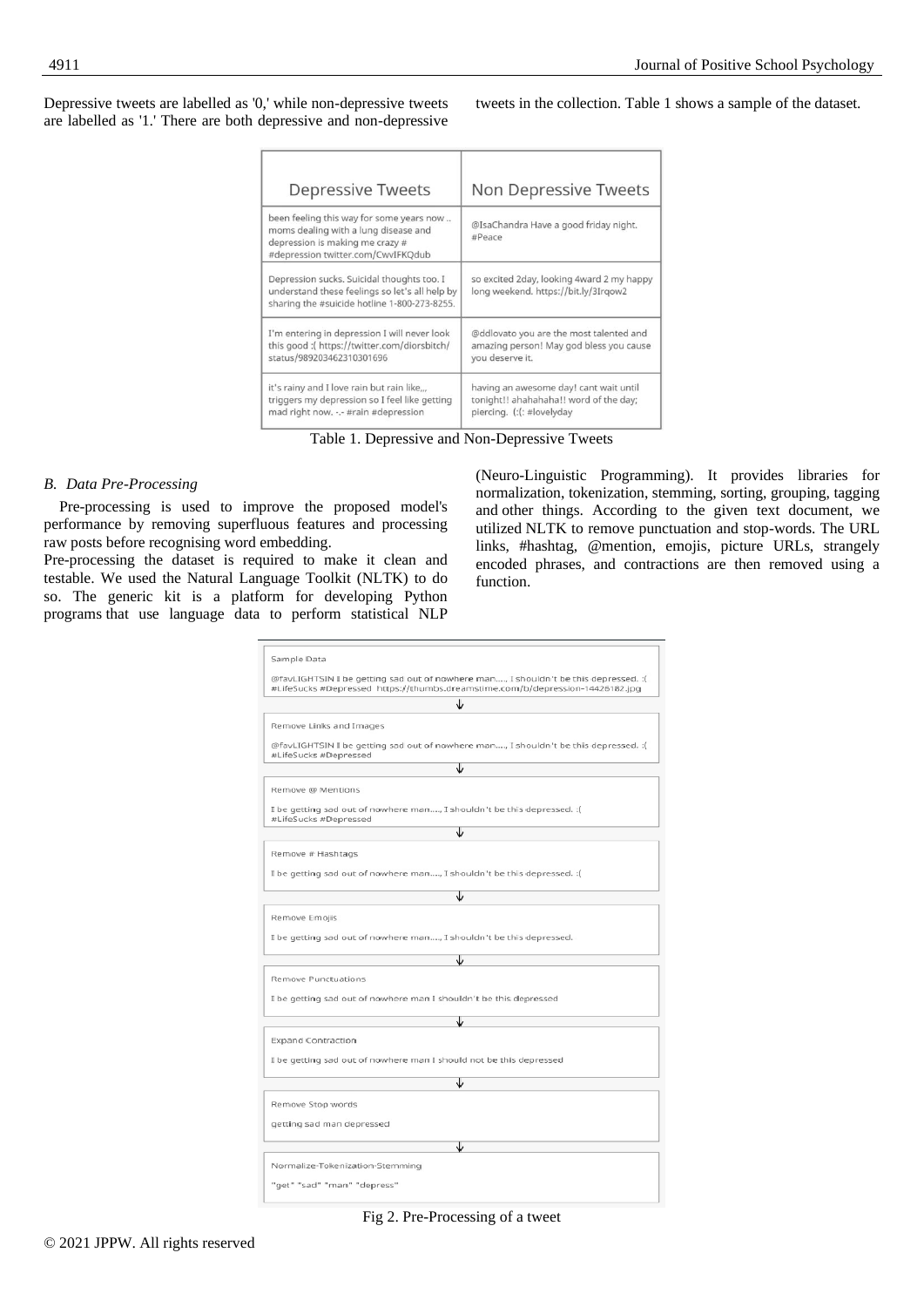# *C. Proposed Model*

*1) CNN :* The term "convolutional neural network" refers to an artificial neural network that recognises and processes images. It was designed primarily for pixel data processing. Three sorts of dimensions are organised in the CNN layer: height, weight, and depth. There are two parts to the CNN layer: feature extraction and classification. Feature extraction employs convolution series and pooling processes. The first layer in the process of extracting information from a picture is convolution. Convolution preserves the link between pixels by learning visual qualities with small squares of input data. It is a mathematical procedure with two inputs: a picture matrix and a filter or kernel. The spatial structure will be used as a prediction input for CNN. After that, the pooling layer is used to reduce parameter sizes and network execution time. It reduces the size of the feature map by selecting the highest value from each window. Flattening is a technique for converting 3D or 2D data into 1D in a highly linked layer. The final layer of the neural network's

$$
\begin{array}{l} f_t = \ \sigma \left( W_f x_t + U_{f \, ht\text{-}1} + b_f \right) \\ i_t = \sigma \left( W_i x_t + U_i \; h_{t\text{-}1} + b_i \right) \\ o_t = \sigma \left( W_o x_t + U_o \; h_{t\text{-}1} + b_o \right) \\ u_t = \tanh \left( W_u x_t + U_u \; h_{t\text{-}1} + b_u \right) \\ c_t = f_t \; Oc_{t\text{-}1} + i_t \; O_{ut} \\ h_t = o_t \; Otanh(c_t) \end{array}
$$

The gate is represented by ft, which is the input gate, while the output gate is represented by ot is offered as a step-by-step illustration of element multiplication. Every gate employs the logistic sigmoid function. The tanh function is represented by ut in this case. The memory cell data is stored in ct, and the hidden state is represented by ht. A bias vector is contained in three gates. The cell state is determined by the LSTM. The information from the previous cell is kept by the LSTM[18].

*3) Hybrid CNN-LSTM :* Using a hybrid CNN-LSTM model to classify text information by combining the neural network architectures of CNN and LSTM was used to indicate the existence of depression on social media. Recently, CNN has gained prominence in a number of text classification analyses, whereas The text categorization neural network of LSTM is well-known. As a result, a combination of LSTM and CNN was employed to achieve a significantly better outcome. The model takes an input and outputs a single number that indicates how likely the tweet is to be depressing. The experiment followed the

output is depicted as completely connected. Finally, CNN presents the result in the form of a sequential sentence.

*2) LSTM:* LSTM is an artificial neural network that predicts output in lines of phrases and is used for classification. To make sequential series, LSTM is employed. LSTM is a form of RNN that was developed in response to the fact that RNNs can't store data for lengthy periods of time. One of the most challenging aspects of RNN is vanishing gradients, which can be solved with LSTM.

 There are three gates in the LSTM mechanism: forget, input, and output. Three gates function differently in a sequential series. The forget gate removes any data from a cell that is no longer needed. The input gate takes a sequential input and updates the data in the cell. Finally, the output gate sends the LSTM module's output results. Each of the gates in the LSTM is represented by an equation. All of the equations are listed below[18].

Hybrid framework for detecting depression using the CNN-LSTM technique.

 The dataset is then readied for the model's implementation once it has been pre-processed. Keras was used as a neural network framework, and Tensorflow was used as a backend library. Keras is designed for deep learning models, as it trains models using deep neural approaches. A pre-trained word2vec is used to train the model, and it contains the model's linguistic vocabulary. This word2vec is employed in the creation of the embedding matrix. The text must be converted into a 2d vector array for text categorization as a CNN word with 2d visuals. The embedding layer was used as a result.— For further processing, the embedding matrix was given to the embedding layer.. The embedding layer was used to lower the cost of lost performance. With this embedding layer, we consider the differences between different layers; The main distinction is that the output isn't a function of the input; instead, this pre-trained word2vec was created for use with the CNN model.

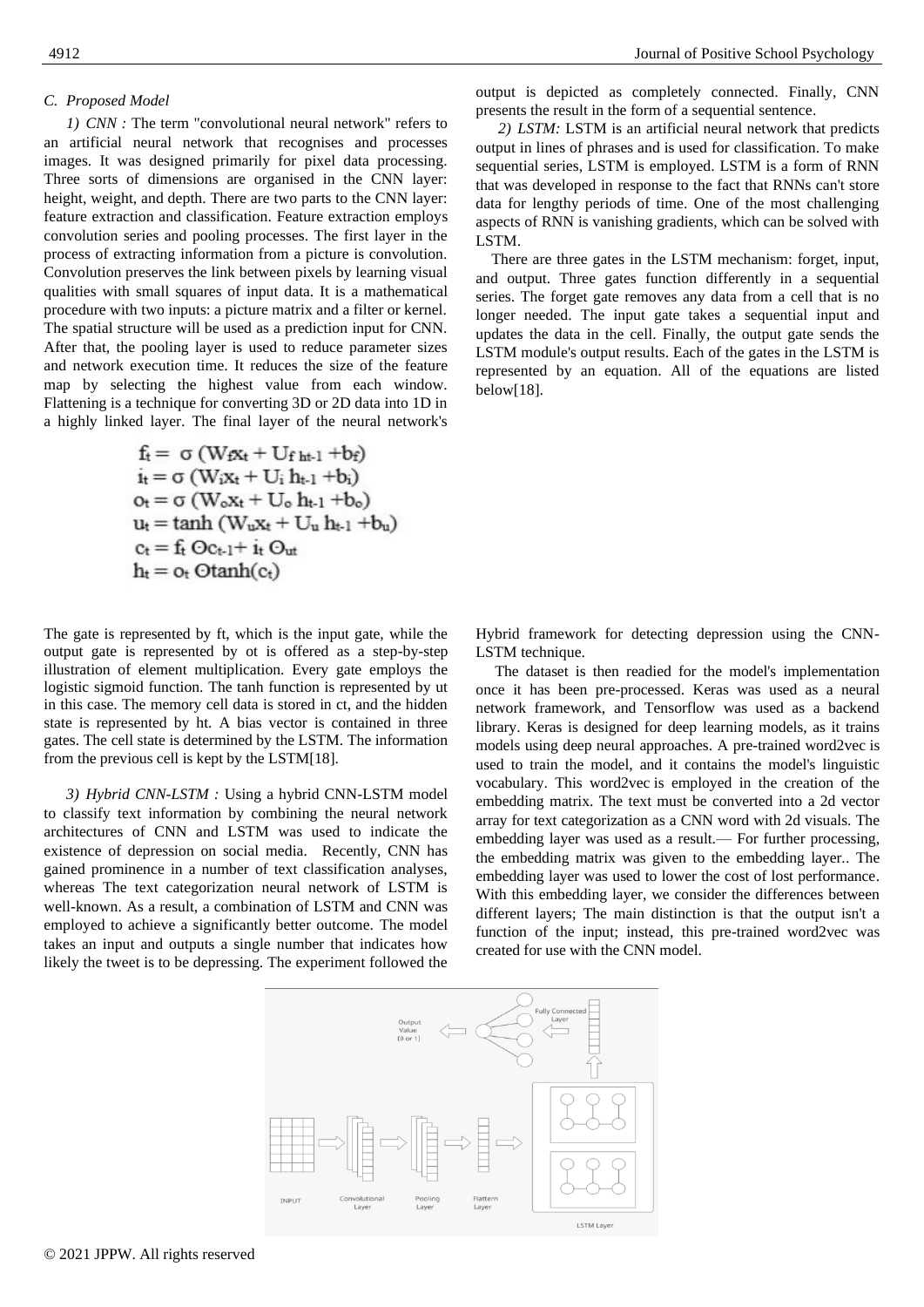### Fig 3. Hybrid CNN-LSTM Model

CNN is the model's front-end layer, accompanied by LSTM layers and the dense result layer. For visualizing things, the CNN model was used, and for feature extraction, the LSTM model was used. CNN has a reputation for generating image features with source data. It's possible that the dataset has only one dimension. The structure was employed as a data source.CONV1D interpreted the data and divided it into smaller squares. After that, the MAXPOOLING layer explained the outcome by shrinking it to an abstract dimension. This output data was collected and turned into a vector by the flatten layer, which was then input into subsequent layers for more predicting. CNN had finished collecting data so that it could be redesigned as a vector.

LSTM has been employed to build up the inner state. The LSTM layer received the sequential output. LSTM is a deep learning architecture that uses artificial neural networks to identify processes and predict result in sentences.

The earlier cell was predicted using LSTM, and three models were constructed as a result.

We performed many tunings to achieve the highest level of precision, and then picked the tuning parameters. Embedding Dim (300), LSTM activation function (sigmoid), Batch Size(10), Number of CNN Layers (1), Number of Convolutional Filters (32), CNN Activation Function (RELU), Max pool size(2), Regularization (Dropout Operation), Drop out Rate are the tuning parameters (0.2).

# **IV. RESULTS**

 This paper proposes a model that is a hybrid CNN-LSTM model, The implemented model is subjected to training and testing , The confusion matrix is used as a way to extract data retrieval metrics. A confusion matrix is a method for summing up a positioning model comprised of a few sub-metrics. The submetrics got from the confusion matrix incorporate precision, accuracy, F1 score and recall. The confusion matrix along with the sub metrics are given in figures below :



Fig.5 Sub-Metrics

 To break down the model execution all the more plainly, model graphs per epochs for accuracy and loss are displayed in Fig.6. Accuracy on account of training and testing data for numerous models follows an overall Hilton curve and balances out around 0.90, as displayed on the graphs. The Accuracy of the proposed model is 0.97 whereas the loss is 0.07. Consequently, the accuracy of the Depression prediction improves while the model loss diminishes.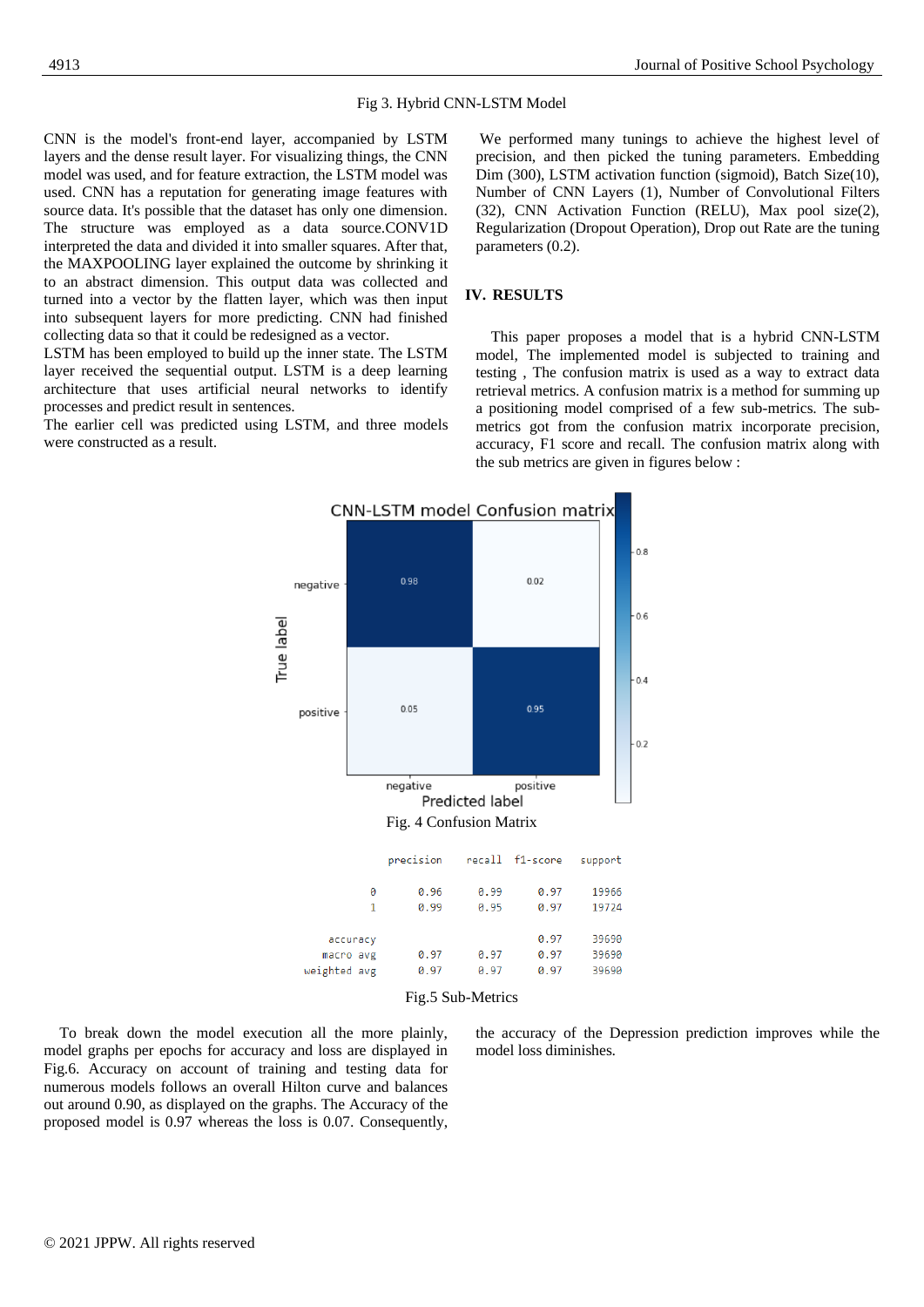



# **V. CONCLUSION & FUTURE WORK**

 Using the Twitter dataset, a hybrid algorithm was implemented to detect depression on social networking sites. The pre-processing of the set of data was done with NL-TK. Equally depressive and non-depressive Tweets were included in the collection. Word2vector has been utilized, which is filled with collection of entire English language words. The word2vector helps in forming an embedded matrix. Within the embedded layer, an embedding matrix is formed which is later pushed into the CNN model. After that, a sequential result is obtained, which then subsequently sent through to the LSTM model, which is then passed onto a dense layer then the final predicted value signifies if the text is depressive or not

 For future work, The work could be built around new and improved deep learning models to get better efficiency and also if the model could analyze the input data along with emojis, audios, images to get a more accurate result of the state of depression.

#### **REFERENCES**

- [1] Depression, W.H.O (2017) Other common mental disorders: global health estimates. World Health Organization, Geneva, pp 1–24. [http://scholar.google.com/scholar\\_lookup?&title=Other%20common%20m](http://scholar.google.com/scholar_lookup?&title=Other%20common%20mental%20disorders%3A%20global%20health%20estimates&pages=1-24&publication_year=2017) [ental%20disorders%3A%20global%20health%20estimates&pages=1-](http://scholar.google.com/scholar_lookup?&title=Other%20common%20mental%20disorders%3A%20global%20health%20estimates&pages=1-24&publication_year=2017) [24&publication\\_year=2017](http://scholar.google.com/scholar_lookup?&title=Other%20common%20mental%20disorders%3A%20global%20health%20estimates&pages=1-24&publication_year=2017)
- [2] Gilbert P (2007) Psychotherapy and counselling for depression. Sage [https://sk.sagepub.com/books/psychotherapy-and-counselling-for](https://sk.sagepub.com/books/psychotherapy-and-counselling-for-depression)[depression](https://sk.sagepub.com/books/psychotherapy-and-counselling-for-depression)
- [3] W. H. O Organization "Suicide data," World Health Organization 2019. [https://www.who.int/teams/mental-health-and-substance-use/data](https://www.who.int/teams/mental-health-and-substance-use/data-research/suicide-data)[research/suicide-data](https://www.who.int/teams/mental-health-and-substance-use/data-research/suicide-data)
- [4] Deaths and suicides in India (2015) National Crime Records Bureau. Ministry of Home Affairs. Government of India. [http://www.isbtonline.com/current-affairs-details.php?id=6084&National-](http://www.isbtonline.com/current-affairs-details.php?id=6084&National-Suicide-Report,-A-student-commits-suicide-every-hour-in-India:-NCRB)[Suicide-Report,-A-student-commits-suicide-every-hour-in-India:-NCRB](http://www.isbtonline.com/current-affairs-details.php?id=6084&National-Suicide-Report,-A-student-commits-suicide-every-hour-in-India:-NCRB)
- [5] Paffenbarger RS Jr, Lee IM, Leung R (1994) Physical activity and personal characteristics associated with depression and suicide in American college men. Acta Psychiatrica Scandinavica 89:16–22.
- [6] Zafar A, Chitnis S (2020) Survey of depression detection using social networking sites via data mining. In: 2020 10th International Conference on Cloud Computing, Data Science & Engineering (Confluence). IEEE, pp